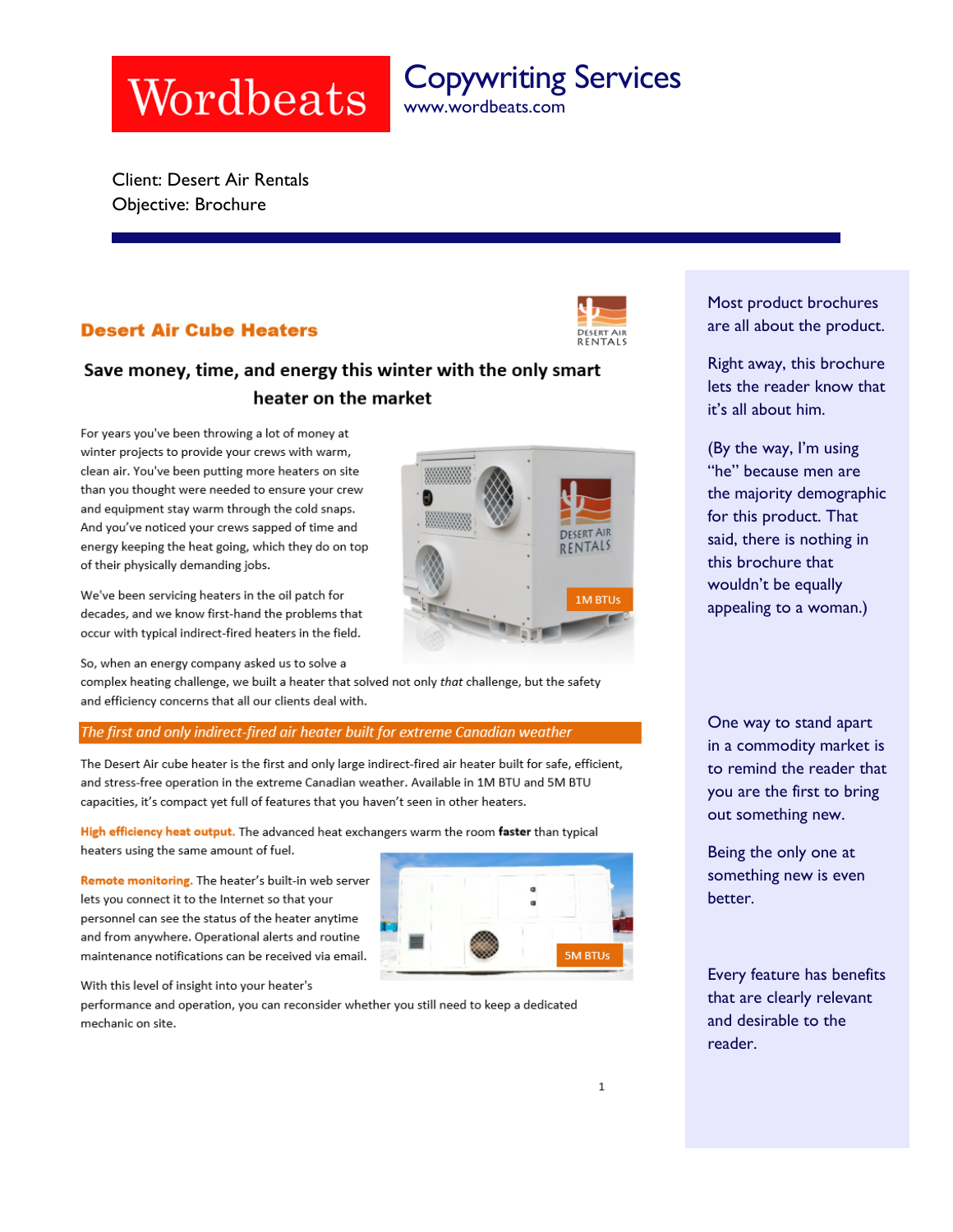Advanced control. The cube heater is the first heater to use a Smart Motor Controller (SMC), giving you critical safety features and unprecedented efficiencies, such as:

- Automatic correction of the motor rotationeliminating the need for phase-rotation testing at startup
- Speed control for more efficient heating in any size of space
- Soft start motor that lets you use a 50% smaller generator-saving you even more on fuel.

And if there's a problem, the SMC automatically sends a message to the heater's computer to display in a web browser or forward to your personnel.

Designed for the environment. Fuel filter changes are easier and faster with more convenient access. Builtin spill containment stops fuel spills from spreading.

The larger 5M BTU heater is front-ended with a lockable control room, where field personnel can operate the control panel and change the fuel filter in protected, ambient comfort.

Easiest operation possible. Your field crew will not need specialized knowledge or training. They'll use the simple start and stop buttons and fan and temperature control knobs. Or they can adjust the fan and temperature on the touch screen while reading the heater's operational status.

Designed for in-field repairs. Downtime is minimized since most servicing can be carried out in the field. The need to ship the heater back to a shop has been mostly eliminated.

## Pick it up and set it down anywhere

Built for rugged conditions and years of use. The heater is built with all-steel construction and is designed for torsional rigidity. Unlike typical heaters, it can be placed on any type of terrain and withstand frequent moves.

Easy to transport. The 1M BTU model can sit in the back of a pickup truck and can be moved with a forklift.

# How to complete a winter project in record time

When the Jackfish 2 SAGD plant, located in the boreal forest of northern Alberta, was under construction, two oil tanks had to be sandblasted and coated in the dead of winter.

A single 1M BTU Desert Air cube heater was used to heat one of the tanks. It kept the tank warm at 35 degrees (95°F), even when the outside air temperature dropped to -47 degrees (-53°F).

Once the coating on that tank had cured, the cube heater was moved to the second oil tank, taking over from two other heaters that were providing 1.4M BTUs.

To everyone's delight, the project finished successfully and ahead of schedule.



We were fortunate to have a story with a powerful before-andafter element. It's an effective way to show proof.

The headline on the sidebar story grabs attention in an unusual way, but does not mislead.

The reader will visualize putting this heater in the back of his pickup truck.

 $\overline{2}$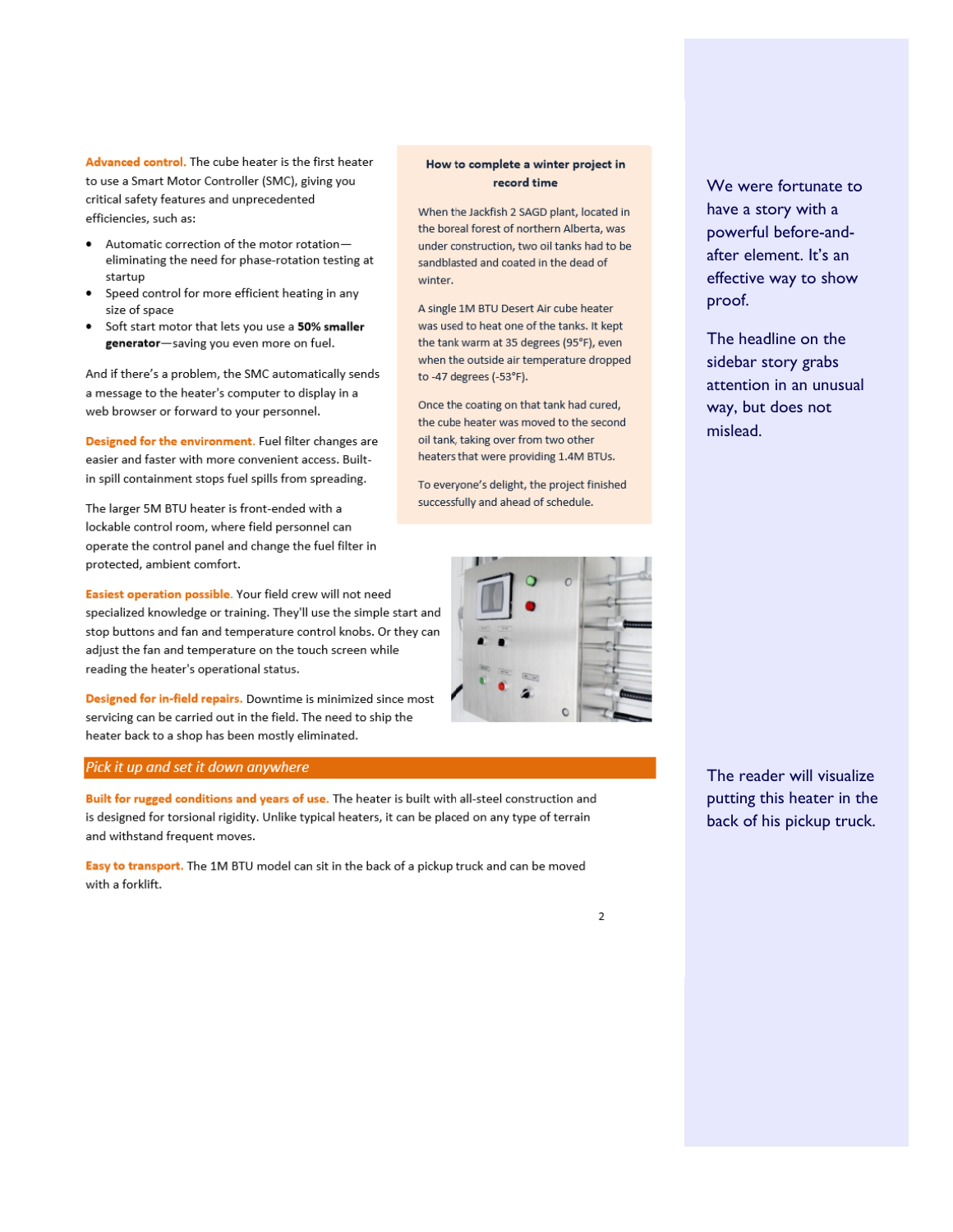The 5M BTU model is about the size of a small shipping container and can be moved with just a loader...no crane required.

And with the optional onboard diesel generator, you'll find moving and setting up the heater is even easier.



#### Make a permanent solution for temperature control

Shawcor CSI Services is a pipe coating facility located in Nisku, Alberta, one of the largest industrial parks in Western Canada. In this region, the minimum temperature stays above 10°C (50°F) for about 5 days in the year.

In 2011, the company installed a Desert Air heater to warm the shop where the employees paint and coat piping. The workers found that the heater gave them better control for maintaining warm, dry air for curing out their products. They also appreciate how easy it is to operate the heater.

Since then, Shawcor CSI has continuously used the Desert Air heaters to deliver precisely controlled heat in the workshop.

## How will you heat your projects this winter?

Scalable for large projects. For your large or complex projects, you don't need to bring in

dozens of heaters and hope for the best. The smart capabilities of the Desert Air cube heater allow them to be used in combination to deliver superior heat with fewer heaters. We'll help you figure it out.

#### Steady, efficient heating for a large project

Two tanks are heated simultaneously using Desert Air cube heaters. The 5M BTU heater and one of the 1M BTU heaters provide the initial heat. Two more 1M BTU heaters reheat the air in each of the tanks, further maintaining constant even temperature.

This configuration is possible only with Desert Air cube heaters. The smart capabilities make heating solutions scalable.



3

In case the reader's still on the fence, here's another sidebar story.

The reader might not have this problem, but just knowing about a unique capability could push him over the edge.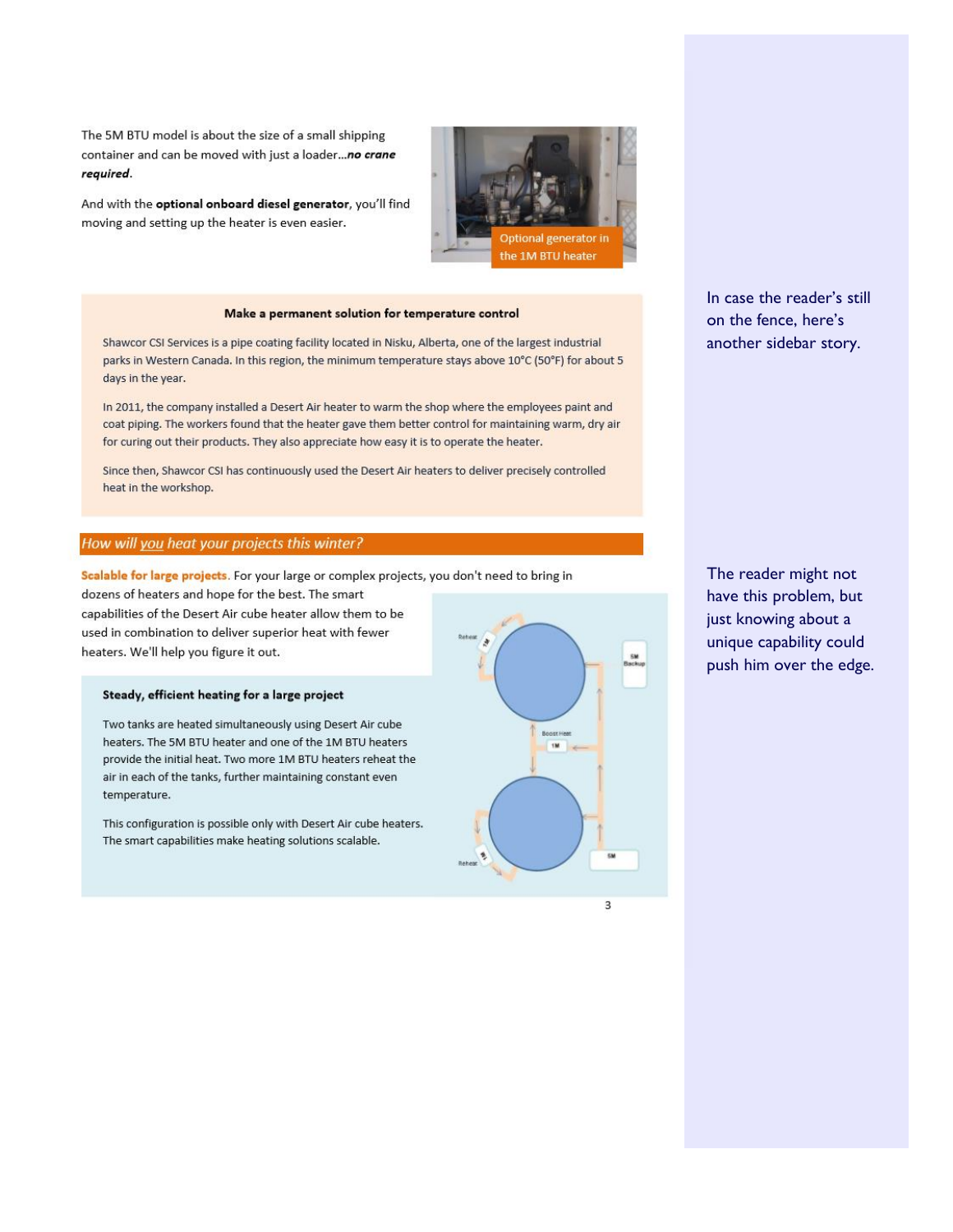## Support for your budget and your crew.

The heater's web server even provides a Wi-Fi hotspot that you can make available to your field crew. That's one more feature that you can use for better project management.

Desert Air cube heaters are available for sale or rent. Pricing includes planning, installation, and orientation of your field personnel.

To find out more about how Desert Air cube heaters can give you better control over your winter projects and reduce risk to your crews, call or email today.

# Call 1-780-955-3839

or email chrisb@desertairheaters.com

or visit www.desertairrentals.com/desert-air-cube-heaters/



By this point, the reader should be craving this heater. Let's bring out one more benefit.

This picture works like a PS-remind the reader once again why he needs this heater.

 $\sqrt{4}$